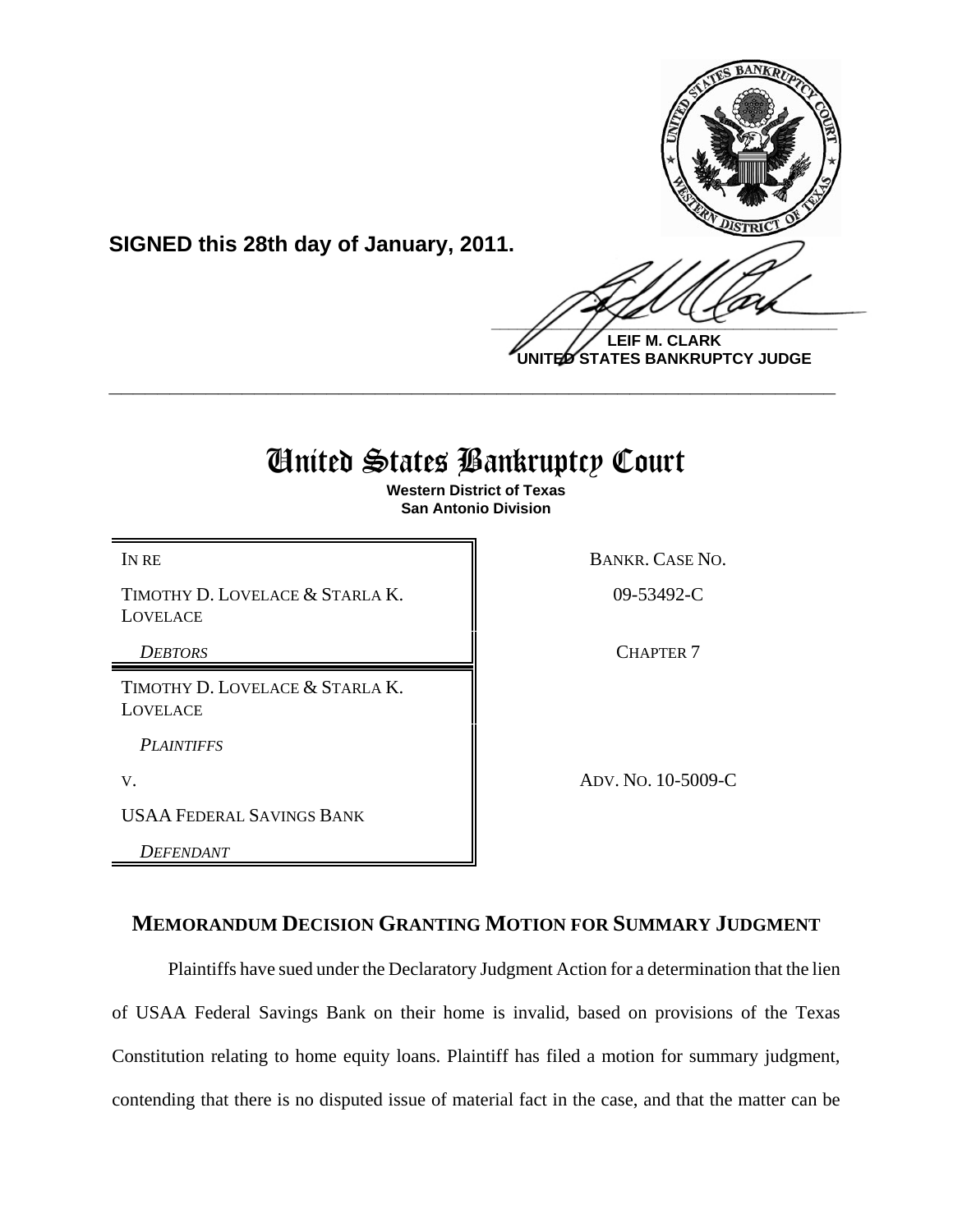adjudicated as a matter of law. Defendant has responded to the motion, agreeing that there are no fact issues and that the matter can be decided as a matter of law.

The underlying undisputed facts, then, can be briefly summarized as follows:

Sometime in May, 1999, the Plaintiffs acquired certain real property and improvements located at 215 River Bluff, Castroville, Texas.<sup>1</sup> The Property serves as the home for the Debtors and their two children. Debtors have owned and occupied the Property as their homestead continuously since they acquired it. At the time they purchased the Property in May, 1999, the Debtors executed a Note for \$163,000.00 and Deed of Trust in favor of PHH Mortgage Services Corporation. Four years later, on April 19, 2003, the Debtors executed a new Note in the amount of \$164,000.00 and Homestead Lien Contract and Deed of Trust, all in favor of Bank of America, N.A. This loan was a Texas Home Equity loan, being the type of credit defined by Section 50(a)(6), Article XVI of the Texas Constitution. It paid off the PHH Note, and advanced additional monies as a home equity loan. PHH released its lien against the Property as part of this transaction.

On October 15, 2004, the Debtors refinanced their home equity loan with Bank of America, N.A., in another home equity loan transaction. They cashed out some of their equity and obtained funds for their own personal use. The Debtors executed a new Note in the amount of \$184,000.00 payable to Bank of America, along with another Homestead Lien Contract and Deed of Trust in favor of Bank of America. This loan to qualified as a Texas Home Equity loan under Section 50(A)(6), Article XVI of the Texas Constitution.

Approximately two years later, Timothy Lovelace contacted USAA by telephone concerning

<sup>&</sup>lt;sup>1</sup> The property is legally described as Lot 17, Block 5, River Bluff Subdivision, City of Castroville, Medina County, Texas, according to re-subdivision plat thereof recorded in Volume 7, Pages 109-113, Medina County Plat Records (hereinafter referred to as "the Property").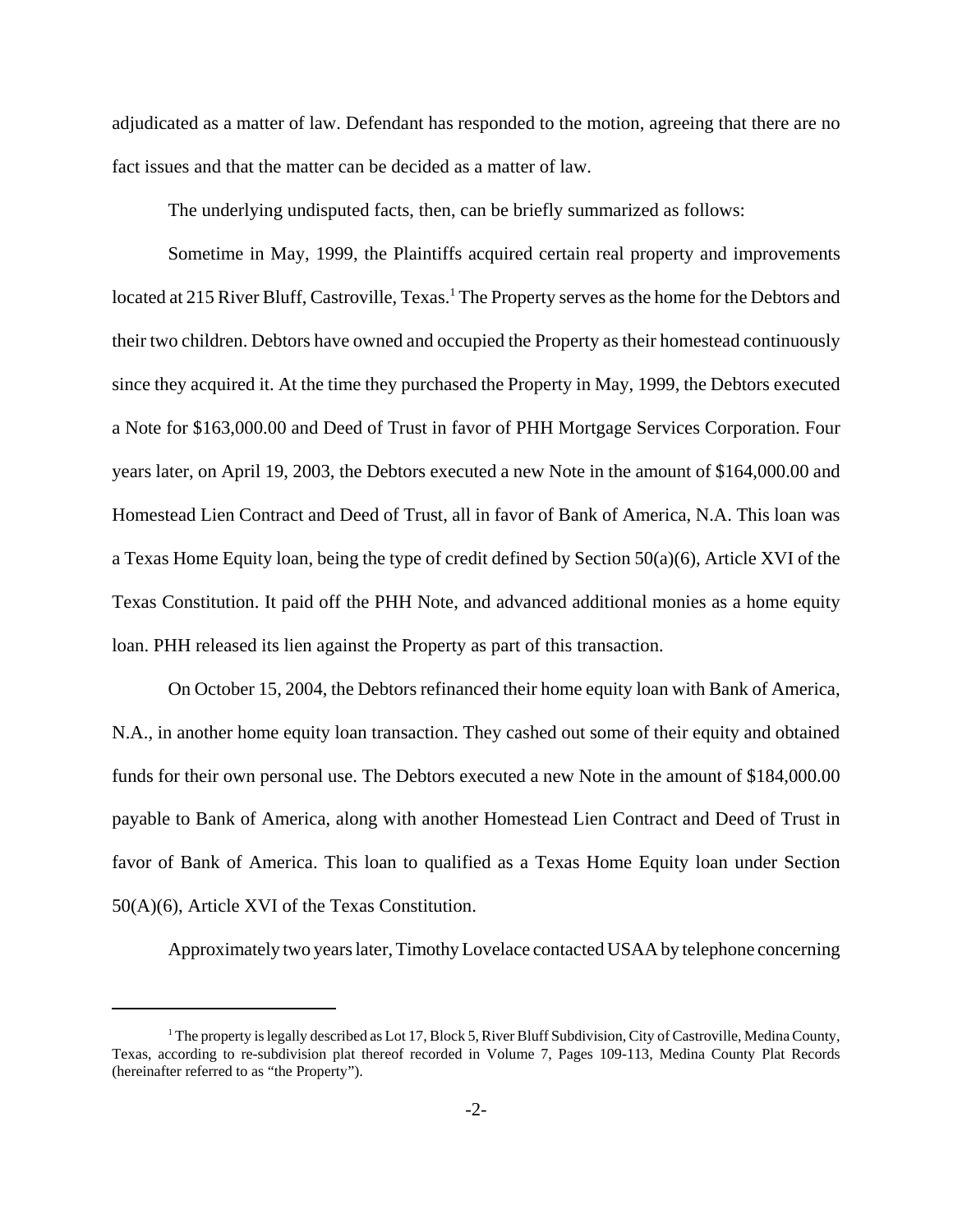a banking matter. During the course of the conversation, Mr. Lovelace was advised by a USAA representative that he qualified for a home equity loan. Thereafter, the Plaintiffs filled out an application and applied for a home equity loan. On October 17, 2006, the Plaintiffs executed (through a power of attorney) a Note in the amount of \$57,799.00 in favor of USAA, along with a Texas Home Equity Deed of Trust. This loan was also a Texas Home Equity loan, being the type of credit defined by Section  $50(a)(6)$ , Article XVI of the Texas Constitution. All of the funds advanced by USAA in connection with this transaction were placed in the Plaintiffs'checking account and used for personal purposes such as paying down credit card debt or personal loans. The USAA FSB Texas Home Equity Deed of Trust was executed and recorded in the deed records for Medina County on October 27, 2006, approximately two years after the Bank of America, N.A., Texas Home Equity Deed of Trust, which was recorded October 25, 2004.

On September 9, 2009, the Plaintiffs filed a Voluntary Petition for Relief under Chapter 7 of the Bankruptcy Code. The deadline to object to the dischargeability of a debt or the discharge of the debtors was December 14, 2009. No such objection was filed. On April 29, 2010, a Discharge was entered in the Plaintiffs' bankruptcy case. In connection with the filing of their bankruptcy case, the Plaintiffs Debtors had filed Schedules. On Schedules A & C, they claimed the Property as exempt as their homestead under Texas law. No objection was filed within the time provided by law.

#### **Legal Analysis**

Summary judgment is appropriate when there is no genuine issue of material fact and the matter may be resolved as a matter of law. *See Scott v. Harris*, 550 US. 372, 127 S.Ct. 1769, 1776 (2007). When summary judgment evidence is presented by a plaintiff that establishes all elements of its claim as a matter of law, and that evidence is not controverted, then summary judgment is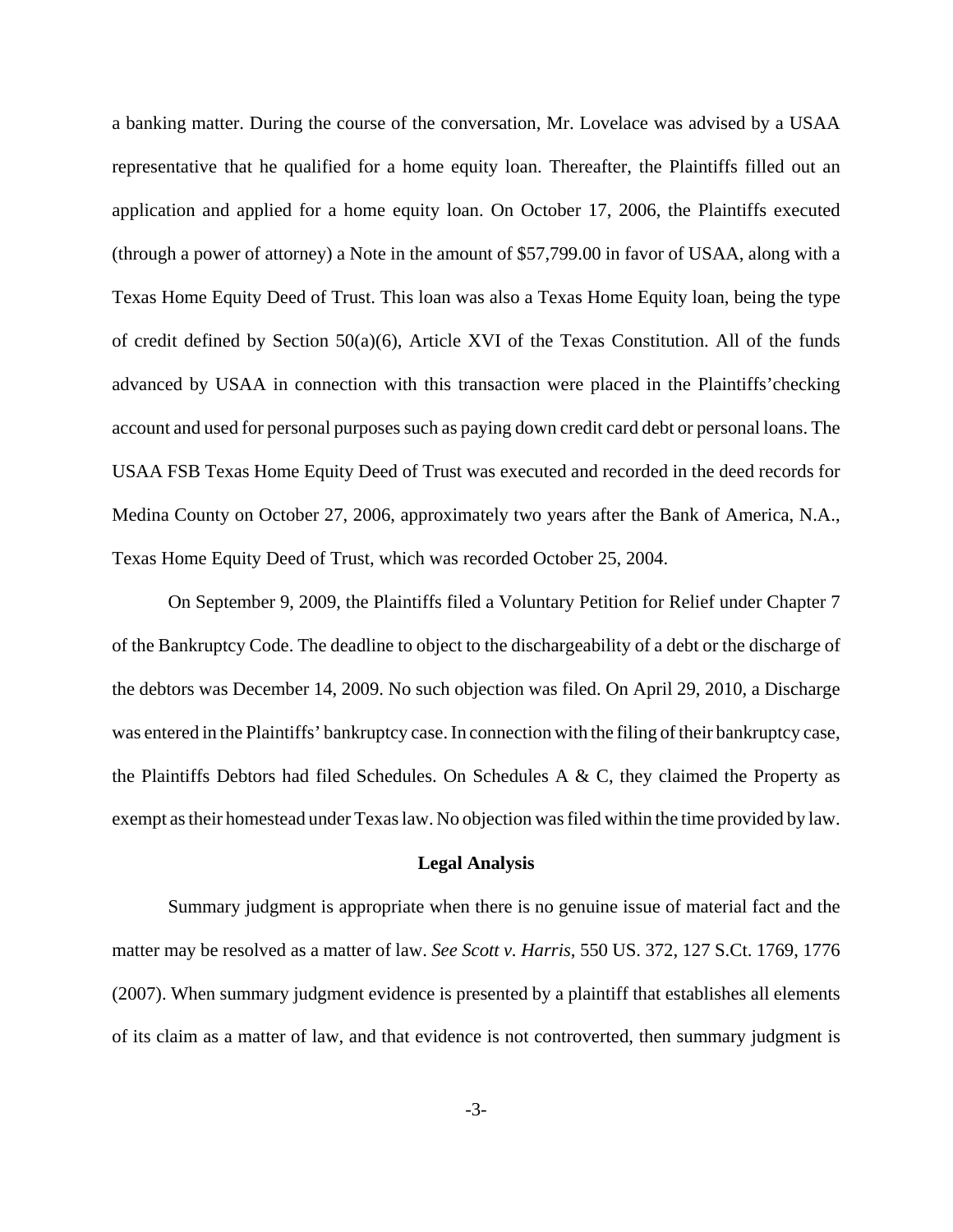appropriately entered in favor of the plaintiff, if the law otherwise so provides. *See San Pedro v. United States*, 79 F.3d 1065, 1068 (11th Cir. 1996); *Flath v. Garrison Public School District*, 82 F.3d 244, 246 ( $8<sup>th</sup>$  Cir. 1996). Here, there is no dispute regarding the facts. There is only a dispute regarding the proper interpretation of the applicable law.

#### **The Parties' Arguments**

The Plaintiffs maintain that, under the Texas Constitution, there can be only one home equity loan at a time on a borrower's homestead. *See* TEX. CONST., ART. XIV, sec. 50(a)(6)(K). They get there by looking at the language of that section, which provides that the proposed home equity loan must be "the *only* debt secured by the homestead at the time of the extension of credit ... unless the other debt was made for a purpose described by Subsections (a)(1) - (a)(5) or Subsection (a)(8)" of section 50. *See id*. (emphasis added). The referenced exceptions are summarized as follows:

a. Purchase money mortgage (subsection  $(a)(1)$ );

b. Ad valorem taxes (subsection  $(a)(2)$ );

c. A court ordered partition (or owelty of partition by agreement of the co-owners) (subsection  $(a)(3)$ );

d. A refinance of a lien against a homestead (including the refinancing of a federal tax lien) (subsection  $(a)(4)$ );

e. Home improvement lien (subsection (a)(5)); and

f. The conversion or refinancing of a personal property lien secured by a manufactured home to a lien on the real property (including the refinancing of the purchase price of the manufactured home, the cost of its installation, and the refinancing of the purchase price of the real estate)  $subsection (a)(8)$ ).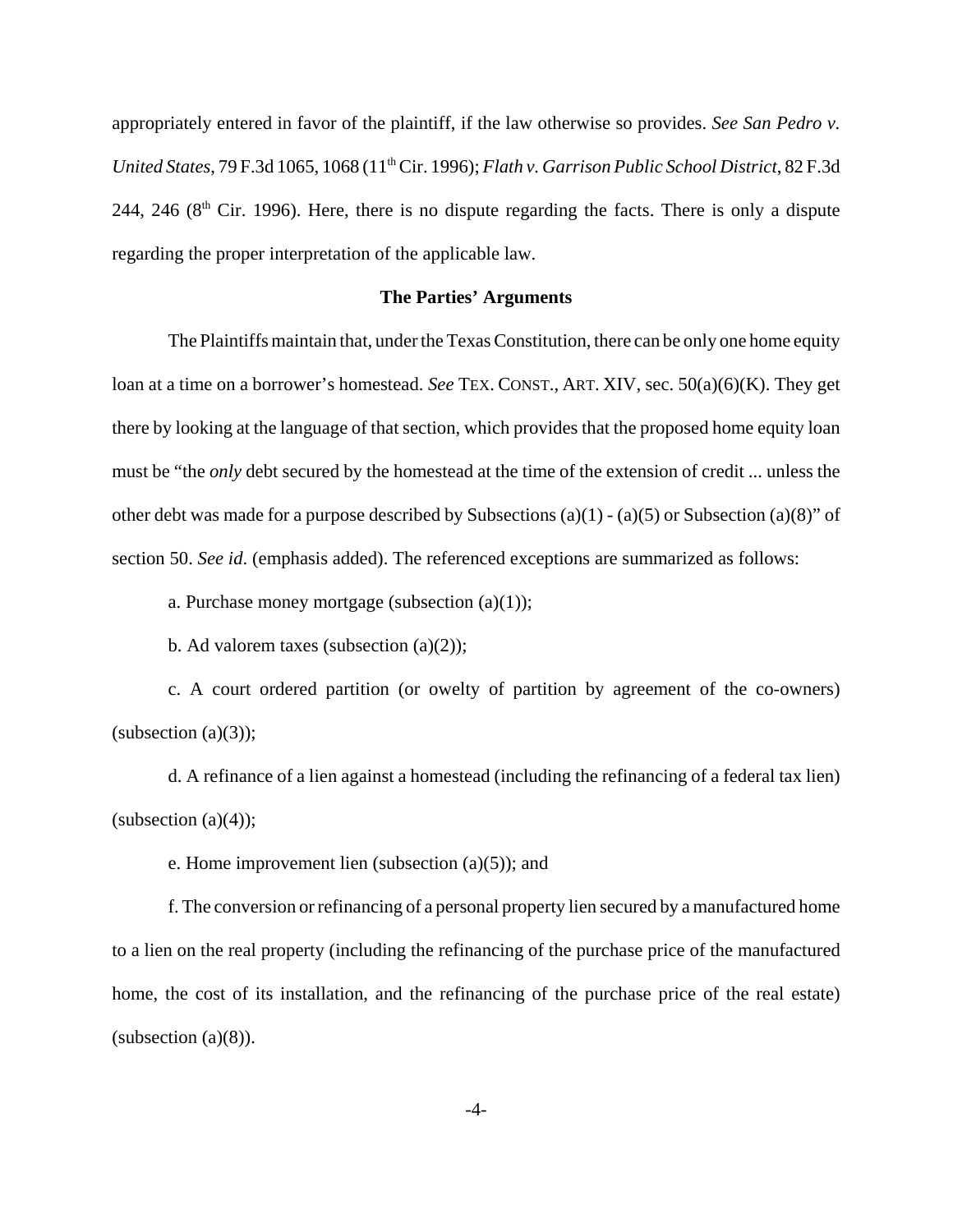The Plaintiffs say that the prior home equity loan held by Bank of America, and recorded in the deed records of Medina County is not a loan that falls into any of the exceptions listed above. To the contrary, it is another pre-existing home equity loan on the Plaintiffs' homestead, and as a result, USAA could not obtain a valid Texas Home Equity lien on the same homestead. Plaintiffs add that their interpretation of the Texas Constitution is supported by the Texas Administrative Code, which states at Rule 153.10 that "an owner may have only one equity loan at a time, regardless of the aggregate total outstanding debt against the homestead."<sup>2</sup> The Plaintiffs add that the Office of the Consumer Credit Commissioner for the State of Texas has adopted this interpretation in its consumer information brochure entitled "Home Equity Loans in Texas: Frequently Asked Questions."

USAA counters that, in fact, the Bank of America lien fits within one of the exceptions. It points out that the 2004 Bank of America lien (and accompanying note) was the refinancing of a lien against the homestead, albeit the refinancing of a home equity lien. USAA adds that the underlying refinanced home equity loan was itself a refinancing of the original purchase money mortgage. As the only other lien against the property was a lien for the refinancing of a debt, says USAA, the lien fits one of the exceptions and so does not count to disqualify USAA's home equity lien from being valid.

Neither party cites any legal authorities construing the relevant provision at issue in this case because, insofar as this court's research has shown, there are no cases construing the provision. The matter appears to be one of first impression for the courts (both state and federal). In a reply brief, however, the plaintiff helpfully addresses the essential contention of USAA, with a policy and

<sup>&</sup>lt;sup>2</sup> The rule has been in place since January 8, 2004, well prior to the extension of credit at issue here.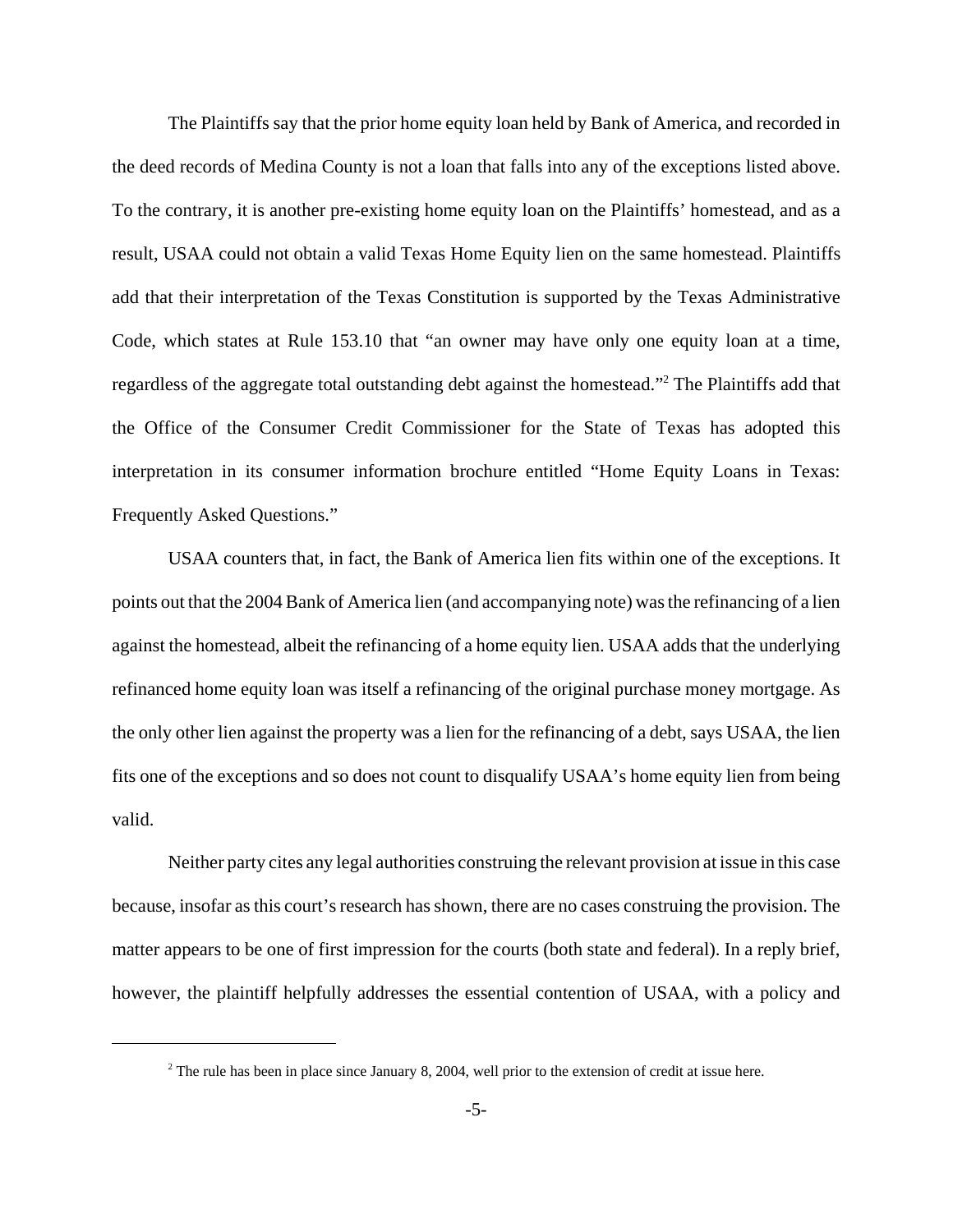interpretation argument. Says the plaintiff, if USAA's argument were accepted, then it would be possible for a debtor to have more than one home equity loan on her house at the same time, in direct derogation of the Texas Constitution's express proviso to the contrary. Section 50(g) of Article XVI of the Texas Constitution provides that

> An extension of credit described by Subsection (a)(6) of this section may be secured by a valid lien against homestead property if the extension of credit is not closed before the  $12<sup>th</sup>$  day after the lender provides the owner with the following written notice on a separate instrument:

. . .

" $(K)$  ONLY ONE LOAN DESCRIBED BY SECTION 50 $(a)(6)$ , ARTICLE XVI, OF THE TEXAS CONSTITUTION MAY BE SECURED WITH YOUR HOME AT ANY GIVEN TIME ..."

TEX. CONST., Art. XVI, § 50(g). Say the plaintiff, the defendant's proffered interpretation would directly contradict section 50(g). To harmonize the provisions, the referenced exception in section 50(a)(6)(K) must be construed to refer only to refinancings that are not also home equity loans. The defendant counters that the court should focus only on the exact words to be found in section 50(a)(4), which uses the word "refinancing" without qualification, and insists that the plain meaning of this section confirms that the 2004 Bank of America loan (which was both a "refinancing" and a home equity loan) falls within the exception.

### **The Interpretation of Section 50(a)(6)(K)**

The Texas Legislature drafted the then proposed language of section 50 for submission to the voters of this state after carefully considering the dramatic alteration such a provision would make to Texas' historical commitment to the preservation of the homestead against all but a narrow range of liens for more than 150 years. *See* Charles C. Boettcher, *Taking Texas Home Equity for a Walk, but Keeping it on a Short Leash!*, 30 TEX. TECH. L.REV. 197, 211 (1999); *Ritter v. Citizens*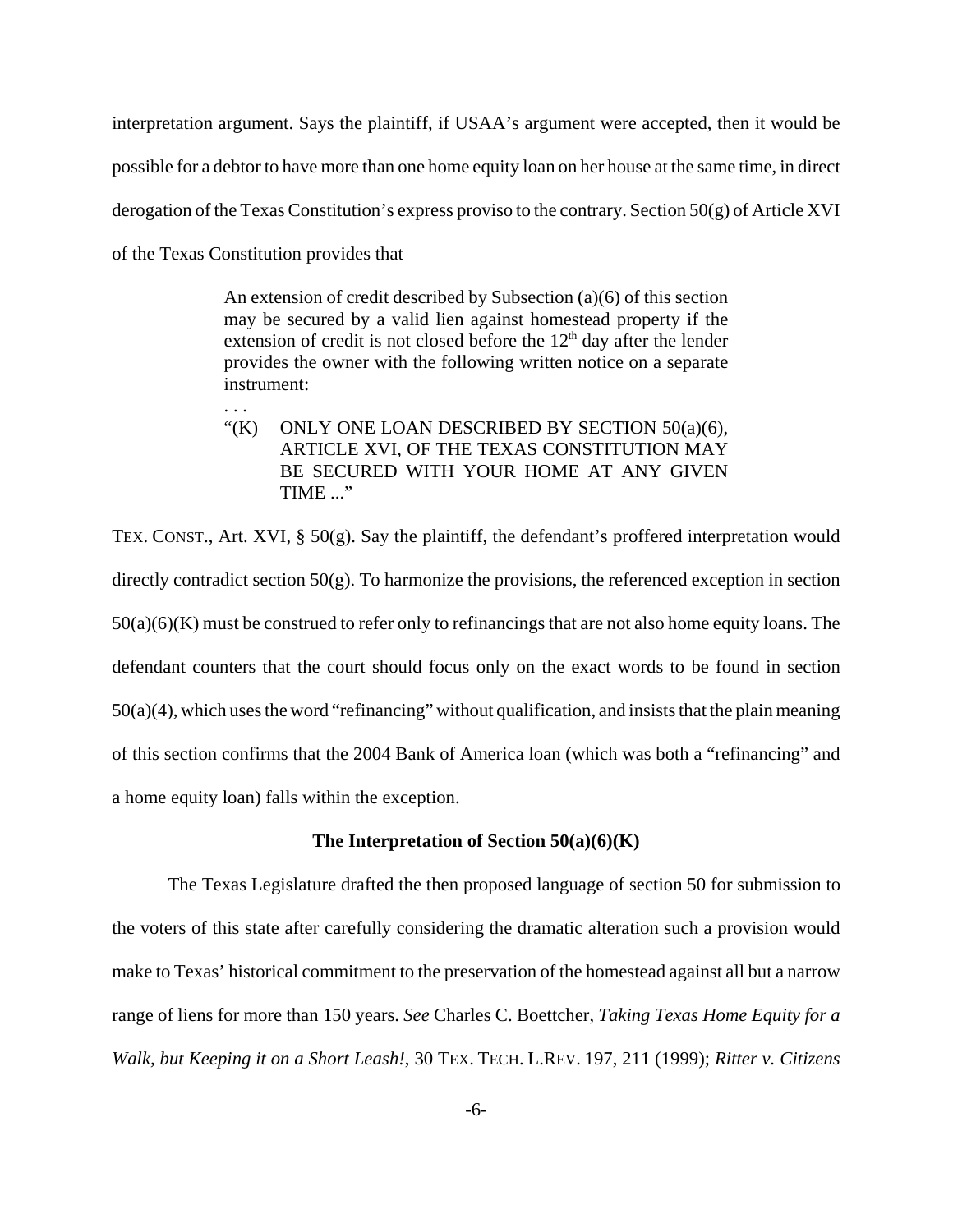*Bank (In re Ritter)*, No. 07-61071, 2009 Bankr. LEXIS 954, at \*8 (Bankr. E.D.Tex. Mar. 26, 2009). (taking note of "the long and distinguished history of the homestead exemption under Texas law an dits stated purpose of providing a home and a means of support for a debtor and his family ..."). Its provisions should accordingly be construed strictly against the lenders whose liens constitute a significant incursion on that long-honored protection. *Duncan v. Ferguson-McKinney Dry Goods Co.*, 150 F. 269, 271 (5<sup>th</sup> Cir. 907 ("It has been the policy of the state of Texas in its Constitution and legislation, as construed by the decisions of its Supreme Court, to favor by liberal interpretations the exemptions in favor of debtors. These decisions, construing the state Constitution and statutes, are as binding on this court as the Constitution and statutes themselves"); *see also In re McDaniel*, 70 F.3d 841, 843 (5<sup>th</sup> Cir. 1995) ("In Texas, homestead rights are sacrosanct: 'We must give liberal construction to the constitutional and statutory provisions that protect homestead exemptions.' Indeed, we must uphold and enforce the Texas homestead laws even though in so doing we might unwittingly – or even knowingly be powerless to avoid it – 'assist a dishonest debtor in wrongfully defeating his creditor'"); . We keep these principles in mind as we set out to interpret the home equity provisions here – provisions which by their nature are an exception to the homestead.

In construing these provisions, we apply accepted principles of statutory construction, these constitutional provisions having been carefully drafted by the Texas Legislature prior to their submission for approval by the voters of the state of Texas. *See Stringer v. Cendant Mortgage Corp*., 23 S.W.3d 353, 355 (Tex. 2000) (when interpreting the state's constitution, the Texas Supreme Court relies heavily on its literal text, seeking to give effect to its plain language, strives to give constitutional provisions the effect their makers intended, and avoids a construction that renders any provision meaningless or inoperative); *see also Hanson v. Jordan*, 145 Tex. 320, 198 S.W.2d 262,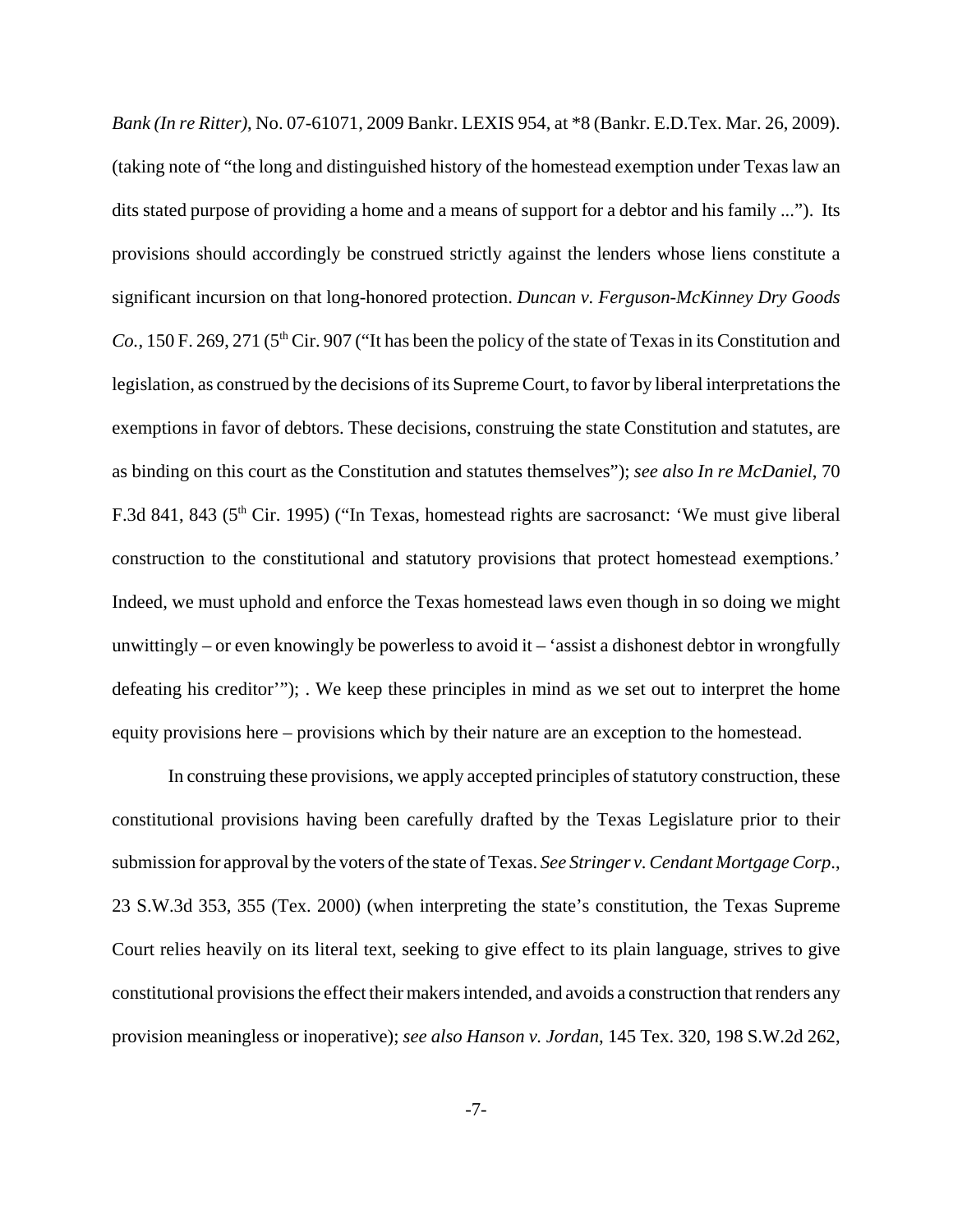263 (1946) (construction is preferred that does not render any provision meaningless or inoperative); *Doody v. Ameriquest Mortg. Co., 242 F.3d 286, 289 (5<sup>th</sup> Cir. 2001). In addition, when construing* constitutional amendments, a court is permitted to consider legislative history. *Stringer*, *supra*, citing TEX. GOV'T CODE § 311.023(3).

The natural interpretation of the exceptions spelled out in subsections  $(a)(1) - (a)(5)$  and (a)(8) is that they must not, themselves, also be liens securing a home equity loan. The exceptions are *other liens* that may be permitted to exist against the homestead *in addition to* the home equity lien. If another lien on the property already secures another home equity loan, it cannot (and should not) be saved by the fact that it also happens to secure another loan that does fit within the exception. Construing the provisions of the Texas Constitution on the subject of homestead exemptions liberally in favor of the debtor, as we must, and further recalling the obligation not to read one part of the Constitution in a manner that would render another provision meaningless and inoperative, the sensible reading of the "refinancing" exception referenced in section  $50(a)(6)(K)$  is that it refers only to refinancings that are not also home equity loans.<sup>3</sup> Otherwise, it would be possible for a borrower to end up with *two* home equity loans on her property at the same time, in direct derogation of section  $50(g)$  of the Constitution. The point is that there may be only one home equity lien at a time. *See* TEX. CONST., Art. XVI, § 50(g).4

<sup>3</sup> It is worth noting that section 50(a)(4) of the Texas Constitution was *not* added by the amendment to the Constitution that authorized home equity loans in Texas. It was added (though in unnumbered text) by an amendment to the Constitution in 1995, which inserted an expansion of the permitted exceptions to encumbrances on the homestead " ... the refinance of a lien against a homestead, including a federal tax lien resulting from the tax debt of both spouses ..." *See* 1995 amendments to the Texas Constitution, proposed by Acts 1995, 74<sup>th</sup> Leg., S.J.R. No. 46, *reprinted at* 3 Vernon's Texas Constitution, Art. 16, § 50, Historical Notes (West Supp. 2010). Of course, in 1995, there was no such thing as a permitted home equity lien against a Texas homestead, so the legislature that drafted that text could not have had that possibility in mind when they drafted this language.

<sup>&</sup>lt;sup>4</sup> Perhaps the easiest way to see the error of USAA's argument is to notice that the home equity loan made by Bank of America *was itself* valid because it fit within the exception to (a)(4). By USAA's argument, once such a loan is obtained, a debtor would then be able to obtain multiple subsequent home equity loans by the simple device of refinancing the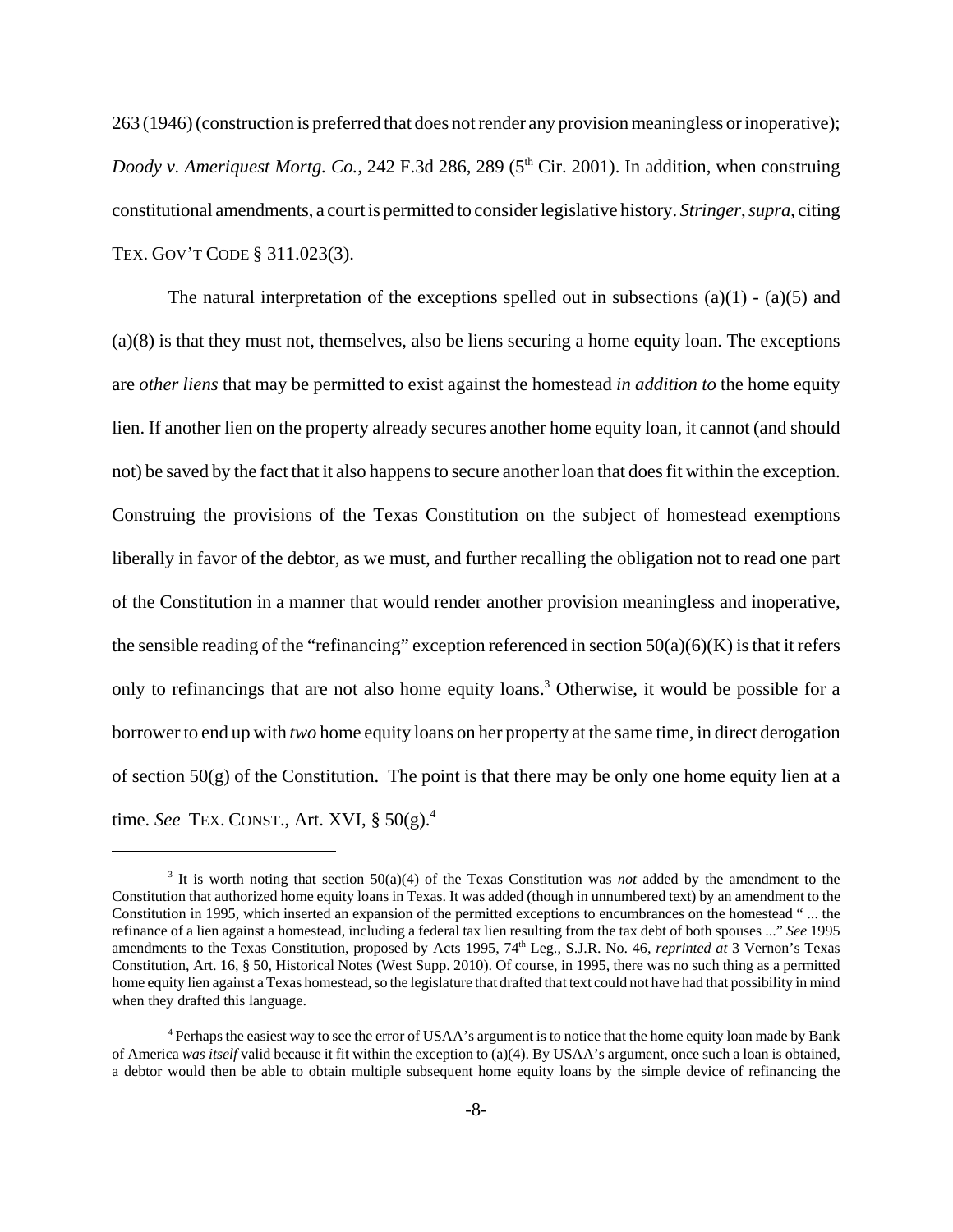Plaintiff also correctly notes that it has been held that when agencies are delegated the power to interpret enactments, their interpretations are entitled to great deference by the courts. *See, e.g., Alpine Industries, Inc. v. Strayhorn & Abbott*, 2004 Tex. App. LEXIS 6242, at \*7-8 (Tex.App. – Austin, July 15, 2004). That is certainly true with respect to the Texas Finance Commission and the Credit Union Commission of Texas, both of which have been expressly authorized to issue interpretations of the home equity provisions of the Texas Constitution. *See* TEX. FIN. CODE, §§ 11.308 & 15.413; *see also Texas Bankers Ass'n v. ACORN*, 303 S.W.3d 404, 408-09 (Tex.App. – Austin 2010). Those interpretations are contained within the Texas Administrative Code, at Chapter 153. Rule 153.10 provides that "an owner may have only one equity loan at a time, regardless of the aggregate total outstanding debt against the homestead." USAA's interpretation would invite lenders to wrap and re-wrap existing home equity lines, all attempting to gaining shelter under the "exception" in section  $50(a)(4)$ , and in the process directly contradicting Rule 153.10, as well as section  $50(g)$  of the Texas Constitution. It is an interpretation that thus must be rejected.

Plaintiff also notes that, regardless this court's interpretation of the applicable law, the facts of this case make USAA's position untenable. The plaintiff's evidence is that the prior loan from the Bank of America was for the purpose of obtaining a home equity loan. That evidence is not rebutted. What is more, its status as a Texas Home Equity Loan was evident in the public record at the time USAA made its loan. USAA was thus on at least constructive (if not actual) notice of the existence of a pre-existing and still outstanding home equity loan to these same debtors on this same property. USAA suggests that the court should look at the "primary purpose" of that loan based on how much of the loan was used to refinance a prior purchase money loan, but offers no support for

previously refinanced loan! That, it seems, is clearly at odds with the express statement in the Texas Constitution that, to channel the movie *Highlander*, "there can be only one."